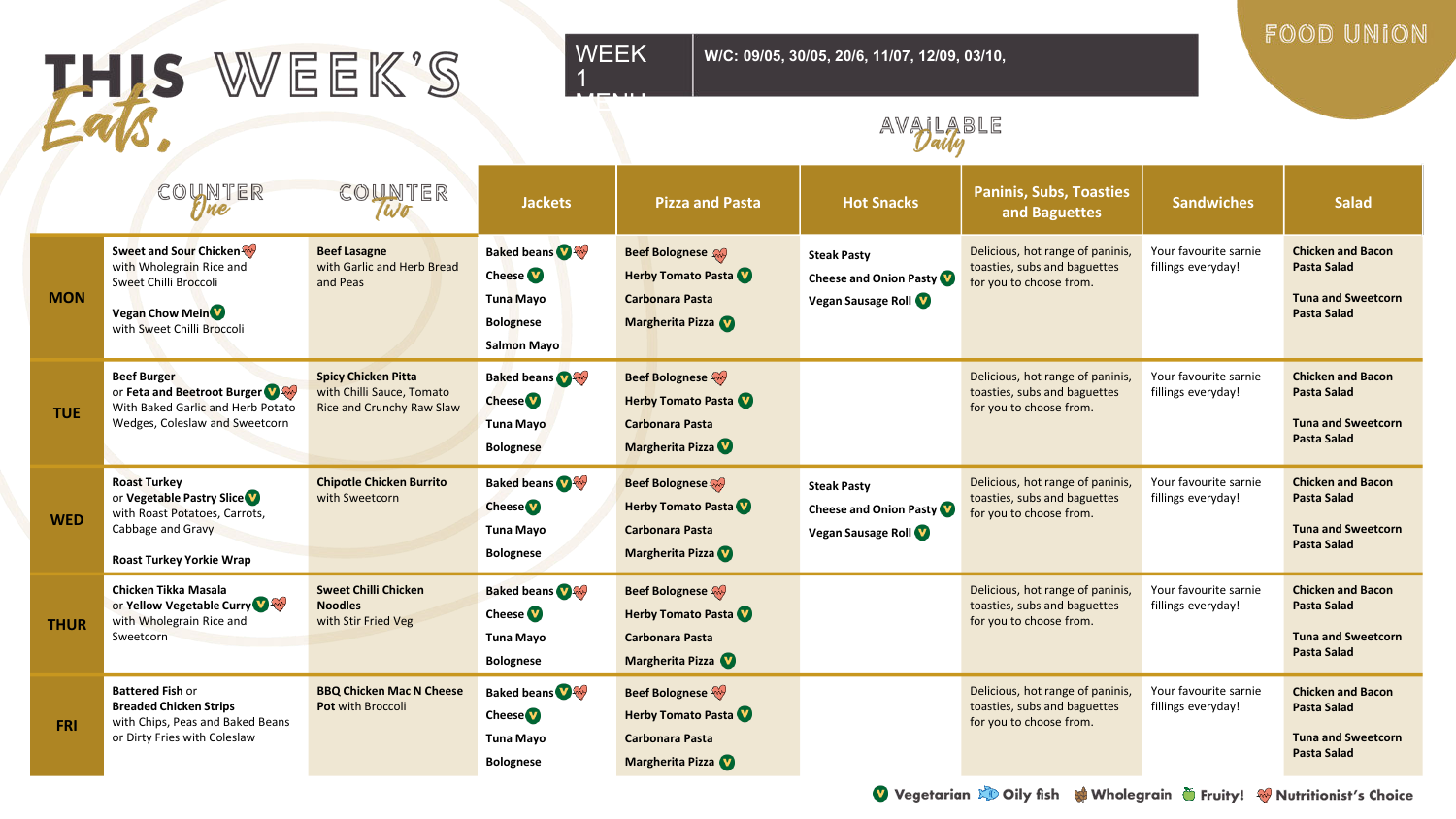# THIS WEEK'S

#### WEEK 2

MENU

**W/C: 25/04, 16/05, 06/06, 27/06, 18/07, 19/09, 10/10,** 

#### FOOD UNION

### AVAILABLE

|             | COUNTER<br>rjne                                                                                                                                             | COUNTER<br>Wo                                                                   | <b>Jackets</b>                                                              | <b>Pizza and Pasta</b>                                                                                  | <b>Hot Snacks</b>                                                         | <b>Paninis, Subs, Toasties</b><br>and Baguettes                                             | <b>Sandwiches</b>                           | <b>Salad</b>                                                                                      |
|-------------|-------------------------------------------------------------------------------------------------------------------------------------------------------------|---------------------------------------------------------------------------------|-----------------------------------------------------------------------------|---------------------------------------------------------------------------------------------------------|---------------------------------------------------------------------------|---------------------------------------------------------------------------------------------|---------------------------------------------|---------------------------------------------------------------------------------------------------|
| <b>MON</b>  | <b>Topped Mac N Cheese</b><br>(BBQ Chicken, Cajun Pulled Pork or<br>Crispy Cauliflower)<br>with Sweetcorn                                                   | <b>Chipotle Chicken Soft Taco</b><br>with Mexican Yellow Rice and<br>Sweetcorn  | <b>Baked beans</b><br>Cheese <sup>V</sup><br>Tuna Mayo<br><b>Bolognese</b>  | <b>Beef Bolognese</b><br><b>Herby Tomato Pasta</b><br><b>Carbonara Pasta</b><br>Margherita Pizza        | <b>Steak Pasty</b><br>Cheese and Onion Pasty<br>Vegan Sausage Roll        | Delicious, hot range of paninis,<br>toasties, subs and baguettes<br>for you to choose from. | Your favourite sarnie<br>fillings everyday! | <b>Chicken and Bacon</b><br><b>Pasta Salad</b><br><b>Tuna and Sweetcorn</b><br><b>Pasta Salad</b> |
| <b>TUE</b>  | <b>Beef Lasagne or</b><br><b>Vegetable Lasagne Value</b><br>served with Garlic & Herb Bread &<br><b>Broccoli &amp; Peas</b>                                 | <b>Sweet Chilli Chicken Noodles</b><br>with Stir Fried Veg                      | <b>Baked beans</b><br><b>Cheese</b><br><b>Tuna Mayo</b><br><b>Bolognese</b> | <b>Beef Bolognese</b><br><b>Herby Tomato Pasta</b><br><b>Carbonara Pasta</b><br>Margherita Pizza        |                                                                           | Delicious, hot range of paninis,<br>toasties, subs and baguettes<br>for you to choose from. | Your favourite sarnie<br>fillings everyday! | <b>Chicken and Bacon</b><br><b>Pasta Salad</b><br><b>Tuna and Sweetcorn</b><br><b>Pasta Salad</b> |
| <b>WED</b>  | Roast Pork with Stuffing & Apple or<br>Sweet Potato & Chickpea Roast<br>with Roast Potatoes, Carrots,<br>Cabbage and Gravy<br><b>Roast Pork Yorkie Wrap</b> | <b>Beef Burger</b><br>with Garlic and Herb Potato<br><b>Wedges and Coleslaw</b> | <b>Baked beans</b><br><b>Cheese</b><br><b>Tuna Mayo</b><br><b>Bolognese</b> | <b>Beef Bolognese</b><br><b>Herby Tomato Pasta</b><br><b>Carbonara Pasta</b><br><b>Margherita Pizza</b> | <b>Steak Pasty</b><br><b>Cheese and Onion Pasty</b><br>Vegan Sausage Roll | Delicious, hot range of paninis,<br>toasties, subs and baguettes<br>for you to choose from. | Your favourite sarnie<br>fillings everyday! | <b>Chicken and Bacon</b><br><b>Pasta Salad</b><br><b>Tuna and Sweetcorn</b><br><b>Pasta Salad</b> |
| <b>THUR</b> | Cajun Chicken Sandwich or Chicken<br>Pitta with a choice of Sauces<br><b>Blackeye Bean Veggie Burger</b><br>with Fajita Wedges, Corn Slaw &<br>Sweetcorn    | <b>Chicken Korma</b><br>with Wholegrain Rice and<br><b>Cucumber Raita</b>       | <b>Baked beans</b><br><b>Cheese</b><br><b>Tuna Mayo</b><br><b>Bolognese</b> | <b>Beef Bolognese</b><br><b>Herby Tomato Pasta</b><br><b>Carbonara Pasta</b><br>Margherita Pizza        |                                                                           | Delicious, hot range of paninis,<br>toasties, subs and baguettes<br>for you to choose from. | Your favourite sarnie<br>fillings everyday! | <b>Chicken and Bacon</b><br><b>Pasta Salad</b><br><b>Tuna and Sweetcorn</b><br><b>Pasta Salad</b> |
| <b>FRI</b>  | <b>Battered Fish</b><br><b>Breaded Chicken Strips</b><br>Vegan Sausage Roll<br>with Chips, Baked Beans and Peas                                             | <b>Chicken Burrito</b><br>with Broccoli                                         | <b>Baked beans</b><br><b>Cheese</b><br><b>Tuna Mayo</b><br><b>Bolognese</b> | <b>Beef Bolognese</b><br><b>Herby Tomato Pasta</b><br><b>Carbonara Pasta</b><br>Margherita Pizza        |                                                                           | Delicious, hot range of paninis,<br>toasties, subs and baguettes<br>for you to choose from. | Your favourite sarnie<br>fillings everyday! | <b>Chicken and Bacon</b><br><b>Pasta Salad</b><br><b>Tuna and Sweetcorn</b><br><b>Pasta Salad</b> |